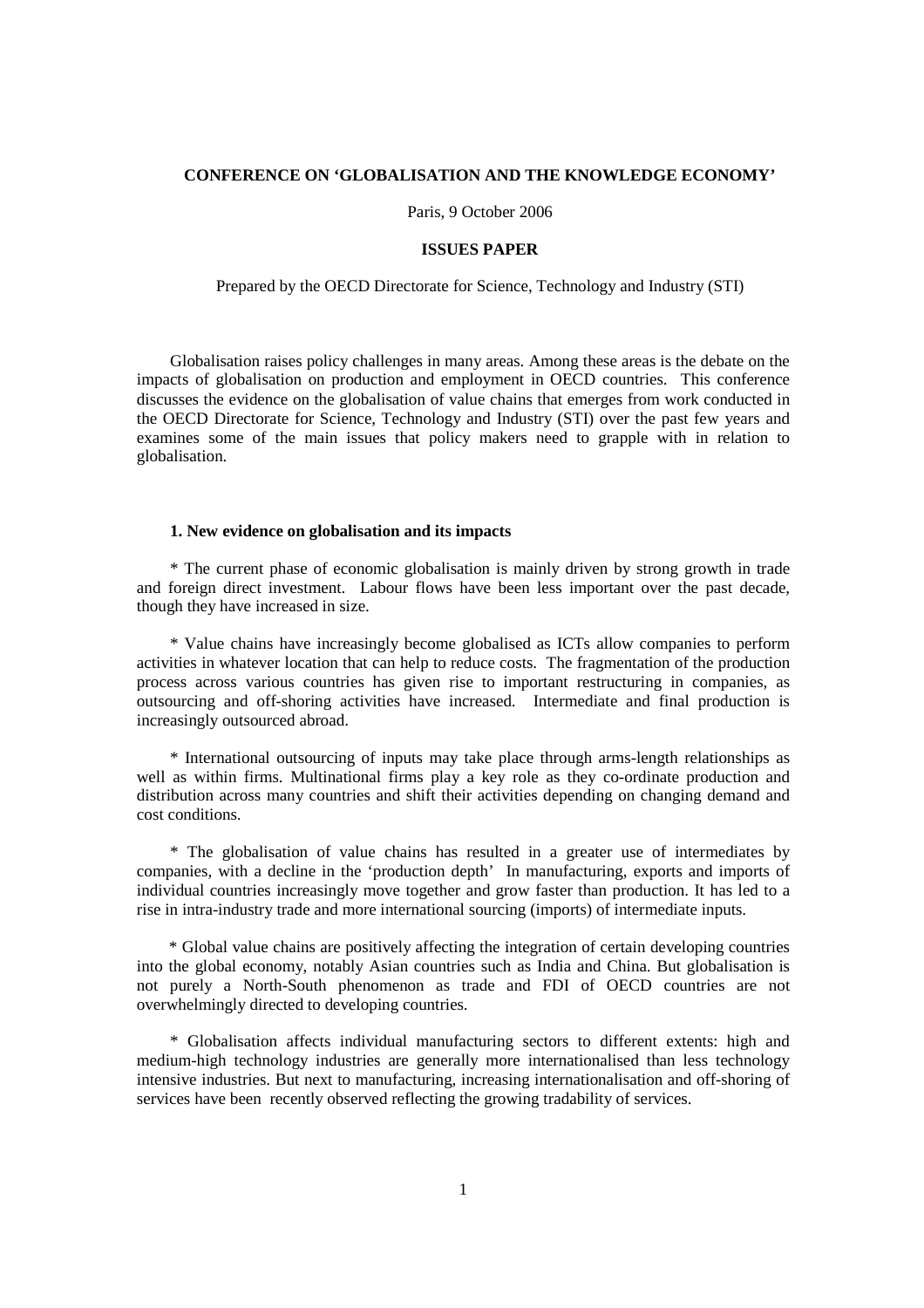\* Globalisation does contribute to falling manufacturing employment and deindustrialisation of OECD countries, but only to a limited extent. De-industrialisation remains largely a domestic issue and is a consequence of high productivity growth in manufacturing and increased demand for services.

 \* The process of globalisation has a variety of effects: positive as well as negative, dispersed as well as concentrated, short term as well as longer term. Typically the negative, visible, short term effects (e.g. employment losses) gain media attention and reach the public, as these are most easily measured while longer term indirect benefits are much harder to calculate.

\* Several studies have come up with a large estimates of the absolute number of jobs lost following the off-shoring of activities and jobs. However, these sizeable impacts on jobs in absolute terms appear modest when compared with the overall churning in the labour market due to technological development and changing consumer demand.

\* Fears for employment losses abound in developed countries, fuelled by the large differences in wage costs with developing countries such as India and China. Globalisation has been found to raise incomes and wages without undermining aggregate employment, however. But while globalisation may have only a minor impact on overall employment, disproportionate impacts on certain types of workers and regions are reported.

\* Globalisation of activities results in higher firm productivity. Firms that are engaged internationally through exporting/importing, and/or the activity of affiliates abroad, tend to perform better than purely domestic firms. Further on, foreign affiliates make important contributions to labour productivity growth in host countries.

#### **2. Moving up the value chain**

\* OECD countries are moving to higher value added activities as lower value added activities increasingly go to lower cost countries. In order to compensate for their cost disadvantage, developed countries rely more on knowledge, technology and intangible assets. Specialisation in more traditional cost-based industries and activities seems a less viable option for most developed countries.

\* Trade of high and medium high technology industries has been growing faster than total manufacturing trade but differences among OECD-countries are substantial. Only a few OECD countries are specialised in high-technology manufacturing, with these industries contributing positively to the trade balance.

\* The share of knowledge-based "market" services continues to rise in all OECD countries.

\* The shift towards more technology and knowledge intensive activities and investment is also taking place in lower technology industries. Value added in these sectors has grown much more strongly than employment (indicating that productivity has increased sharply) and the R&D-intensity has increased more strongly than in other industries.

\* Also, a number of non-OECD countries, in particular China, seem to be moving up the value chain, thereby directly competing with OECD countries. The large inflows of FDI and imported technology embodied in FDI has structurally changed China's trade over the last decade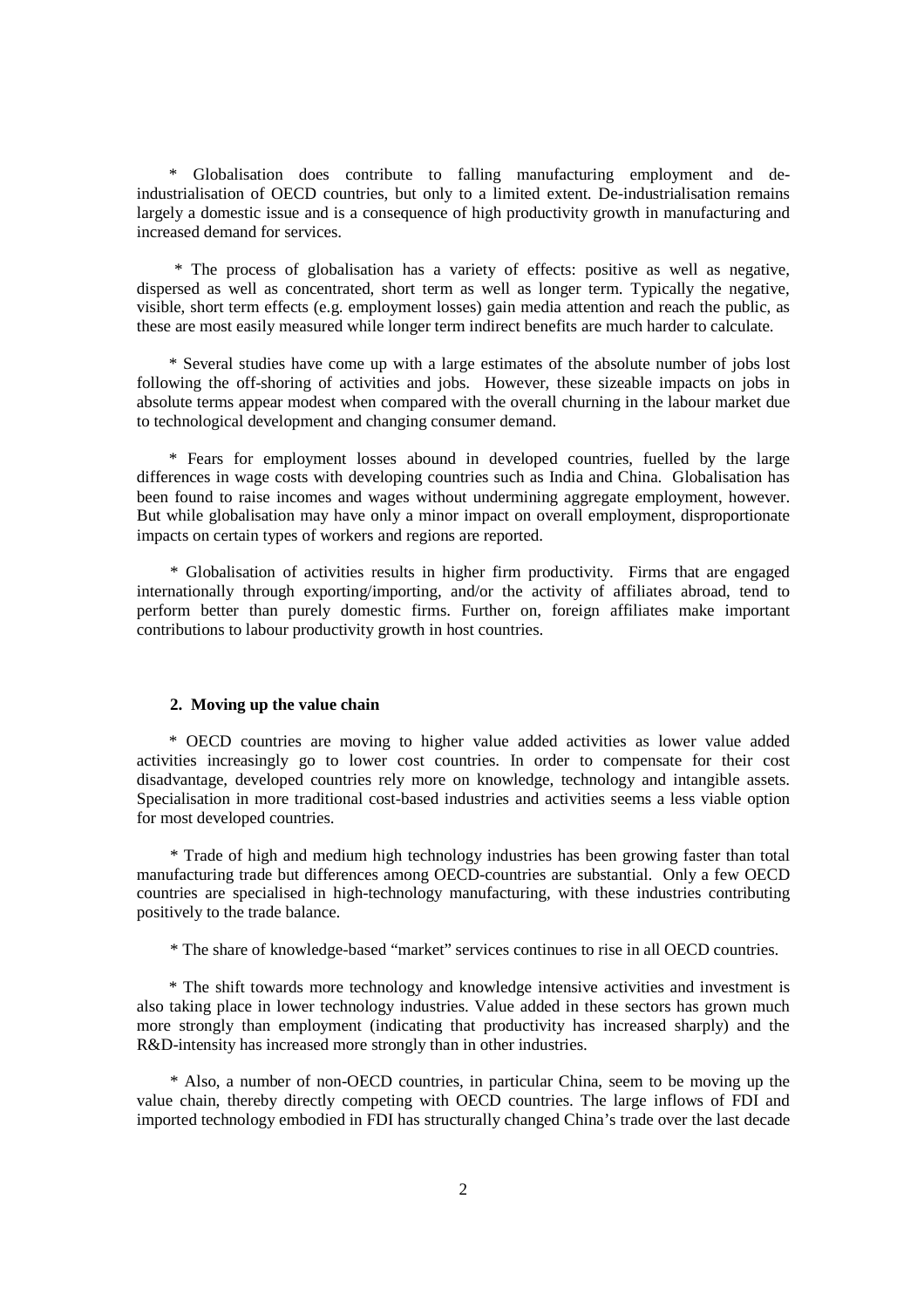as the commodity composition has been diversified from traditional industries into higher technology intensive industries.

\* China's trade surplus is however not due to high technology exports, but is still due to the large exports of lower technology industries. Part of the phenomenon of moving up the value chain in China, is due to assembly activities related to the growing imports of parts and components in China. The shift of China's trade pattern towards higher technology intensive sectors is largely driven by the international production sharing within the East Asian region through cross border production and trade networks.

\* The fragmentation of the value chain and the corresponding internationalisation pattern of manufacturing results also in multinational enterprises increasingly establishing R&D facilities away from their headquarters at many locations world-wide. While most of the internationalisation of R&D still takes place within the OECD area, developing countries are increasingly attracting R&D centres, although in terms of R&D investments this remains relatively small from a global perspective.

#### These observations bring about several *policy questions:*

\* Do OECD countries still have a manufacturing future? Will the competitive pressure of large emerging countries like China and India become too strong? Likewise, in which services activities can OECD countries safeguard their competitiveness?

\* Is moving up the value chain the only answer for OECD countries now that China is also upgrading its activities? Is China only assembling high technology exports, and if so, how long will this low value added assembly orientation last?

\* Why and how have some countries benefited more from economic globalisation than other countries in the past? To what extent does this relate to size, openness, and flexibility? Are there other key ingredients? Are the same policy measures valid for the current phase of globalisation with the 'economic' emergence of large countries like China and India?

\* What economic policies can be implemented to foster the competitiveness of a country as a whole? Is there still a place for a national economic development strategy?

\* How does globalisation affect different categories of firms e.g. SMEs and multinational enterprises? Has firm size become more important, as companies require economies of scale and scope, or is globalisation offering new opportunities for SMEs?

\* How can the negative distributive effects of globalisation be addressed without foregoing the positive consequences of globalisation?

\* Now that off-shoring is not longer limited to manufacturing jobs but also extends to services jobs, are the jobs of high skilled clerical and service employees also threatened?

\* Does the increasing internationalisation of R&D erode or "hollow out" the domestic knowledge base?